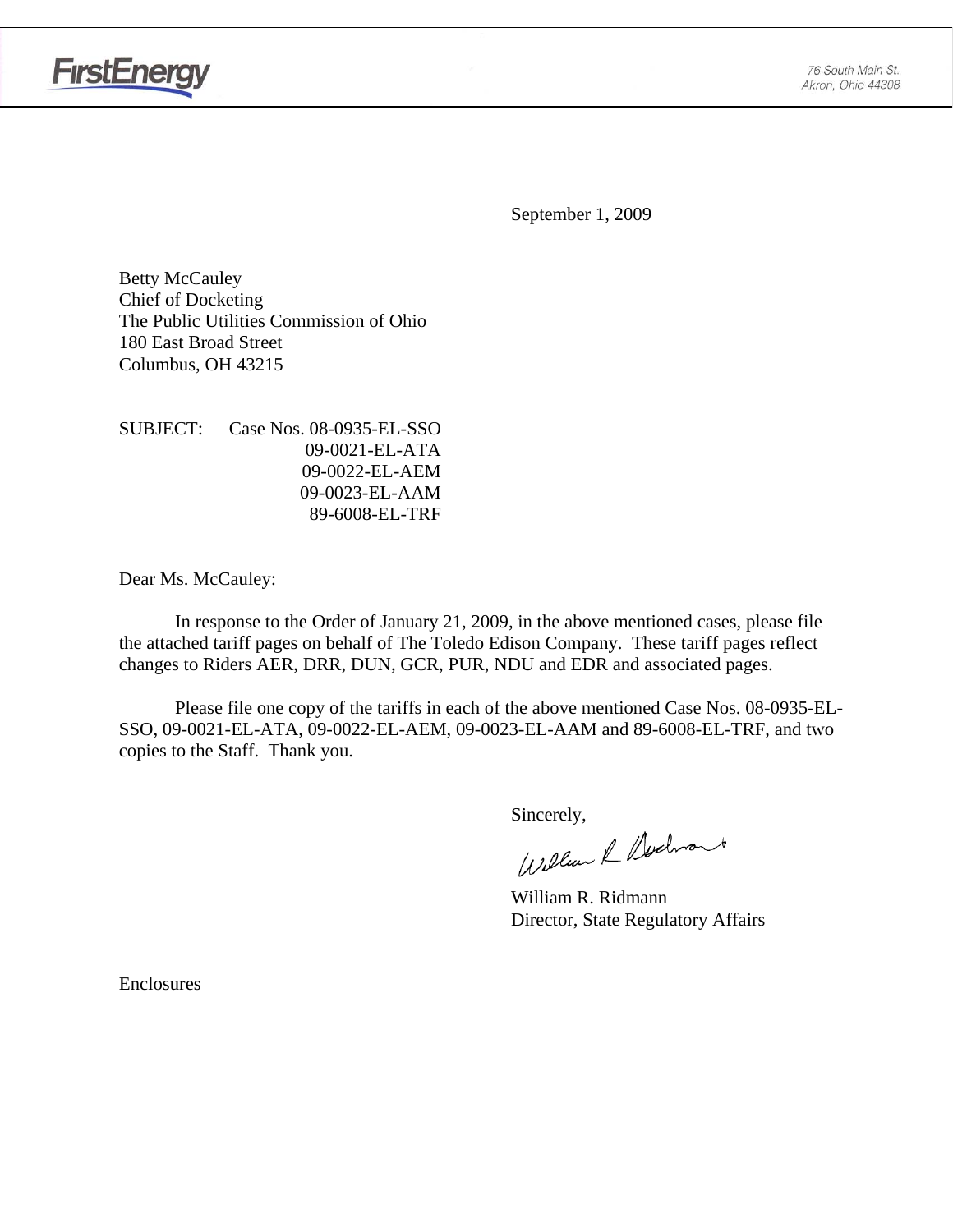#### **TABLE OF CONTENTS**

The following rates, rules and regulations for electric service are applicable throughout the Company's service territory except as noted.

|                                                |                | <b>Effective</b> |
|------------------------------------------------|----------------|------------------|
|                                                | <b>Sheet</b>   | <u>Date</u>      |
| <b>TABLE OF CONTENTS</b>                       | 1              | 10-01-09         |
| <b>DEFINITION OF TERRITORY</b>                 | 3              | 01-23-09         |
| <b>ELECTRIC SERVICE REGULATIONS</b>            | $\overline{4}$ | 05-01-09         |
| <b>ELECTRIC SERVICE SCHEDULES</b>              |                |                  |
| Residential Service (Rate "RS")                | 10             | $01 - 23 - 09$   |
| General Service - Secondary (Rate "GS")        | 20             | 01-23-09         |
| General Service - Primary (Rate "GP")          | 21             | $01 - 23 - 09$   |
| General Service - Subtransmission (Rate "GSU") | 22             | 01-23-09         |
| General Service - Transmission (Rate "GT")     | 23             | 01-23-09         |
| <b>Street Lighting Provisions</b>              | 30             | $01 - 23 - 09$   |
| Street Lighting (Rate "STL")                   | 31             | 06-01-09         |
| Traffic Lighting (Rate "TRF")                  | 32             | 01-23-09         |
| Private Outdoor Lighting (Rate "POL")          | 33             | 06-01-09         |
| <b>MISCELLANEOUS CHARGES</b>                   | 75             | 01-23-09         |
| <b>OTHER SERVICE</b>                           |                |                  |
| <b>Partial Service</b>                         | 52             | $01 - 01 - 06$   |
| <b>Cogeneration and Small Power Producer</b>   | 70             | $01 - 01 - 03$   |
| Interconnection Tariff                         | 76             | $01 - 01 - 09$   |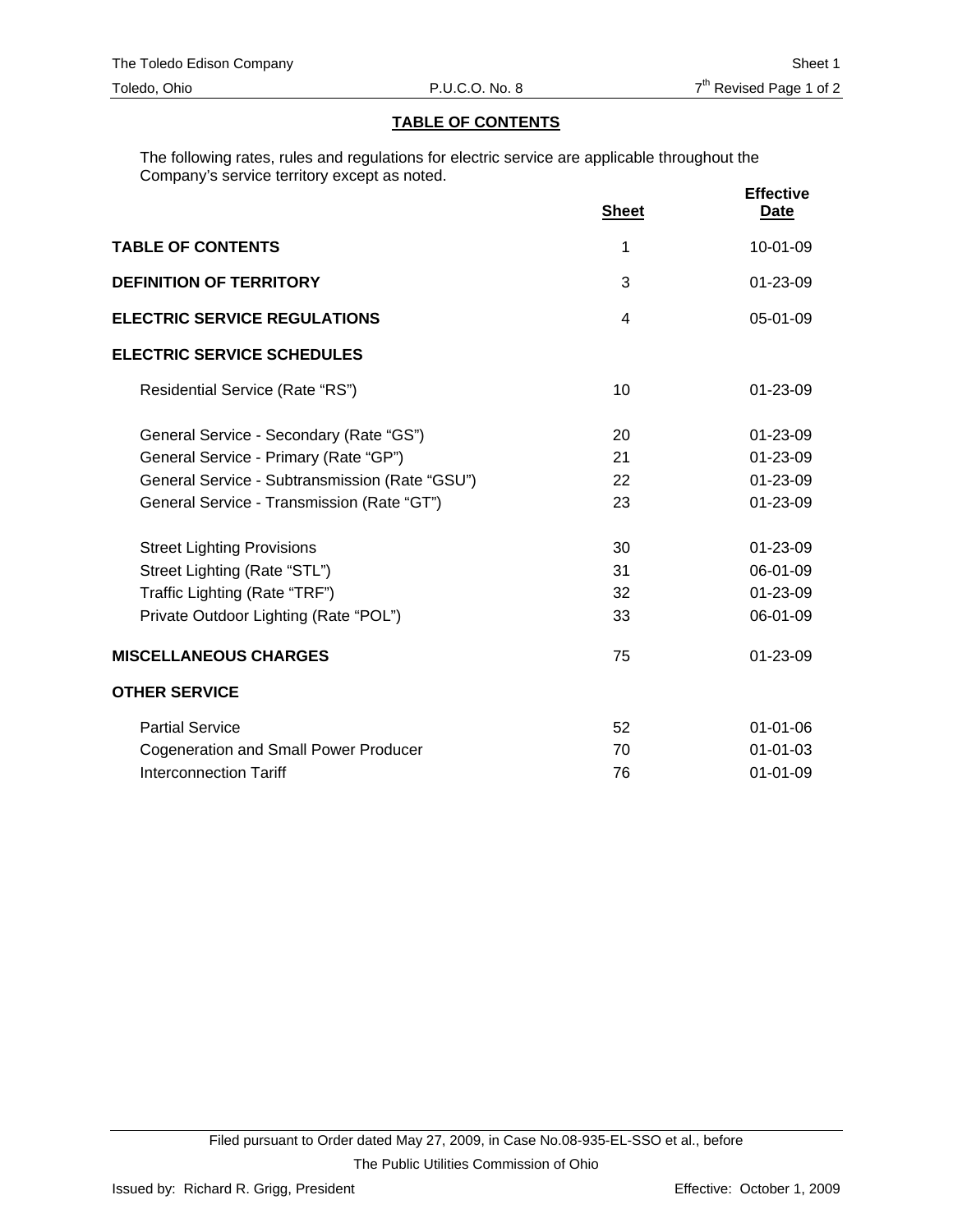# **TABLE OF CONTENTS**

| <b>RIDERS</b>                                          | <b>Sheet</b> | <b>Effective</b><br>Date |
|--------------------------------------------------------|--------------|--------------------------|
| Summary                                                | 80           | $09-01-09$               |
| <b>Residential Distribution Credit</b>                 | 81           | $01 - 23 - 09$           |
| <b>Transmission and Ancillary Services</b>             | 83           | 06-01-09                 |
| <b>Alternative Energy Resource</b>                     | 84           | 10-01-09                 |
| <b>School Distribution Credit</b>                      | 85           | 06-01-09                 |
| <b>Business Distribution Credit</b>                    | 86           | 01-23-09                 |
| Economic Development (4a)                              | 88           | 01-23-09                 |
| <b>Universal Service</b>                               | 90           | 12-24-08                 |
| <b>Temporary Energy Efficiency</b>                     | 91           | $01 - 01 - 06$           |
| State kWh Tax                                          | 92           | 01-23-09                 |
| <b>Net Energy Metering</b>                             | 93           | 04-01-03                 |
| Delta Revenue Recovery                                 | 96           | 10-01-09                 |
| Demand Side Management                                 | 97           | 07-01-09                 |
| Reasonable Arrangement                                 | 98           | 06-01-09                 |
| <b>Distribution Uncollectible</b>                      | 99           | 10-01-09                 |
| <b>Deferred Transmission Cost Recovery</b>             | 100          | 04-01-09                 |
| Economic Load Response Program                         | 101          | 06-01-09                 |
| Optional Load Response Program                         | 102          | 06-01-09                 |
| <b>Generation Cost Reconciliation</b>                  | 103          | 10-01-09                 |
| <b>Green Resource</b>                                  | 104          | 06-01-09                 |
| Fuel                                                   | 105          | 06-01-09                 |
| Advanced Metering Infrastructure / Modern Grid         | 106          | 01-23-09                 |
| Line Extension Cost Recovery                           | 107          | 06-01-09                 |
| <b>Delivery Service Improvement</b>                    | 108          | 04-01-09                 |
| <b>PIPP Uncollectible</b>                              | 109          | 10-01-09                 |
| <b>Non-Distribution Uncollectible</b>                  | 110          | 10-01-09                 |
| <b>Generation Service</b>                              | 114          | 06-01-09                 |
| Demand Side Management and Energy Efficiency           | 115          | 06-01-09                 |
| <b>Economic Development</b>                            | 116          | 10-01-09                 |
| <b>Deferred Generation Cost Recovery</b>               | 117          | 06-01-09                 |
| Deferred Fuel Cost Recovery                            | 118          | $01 - 01 - 11$           |
| <b>Residential Deferred Distribution Cost Recovery</b> | 120          | 09-01-09                 |
| Non-Residential Deferred Distribution Cost Recovery    | 121          | 09-01-09                 |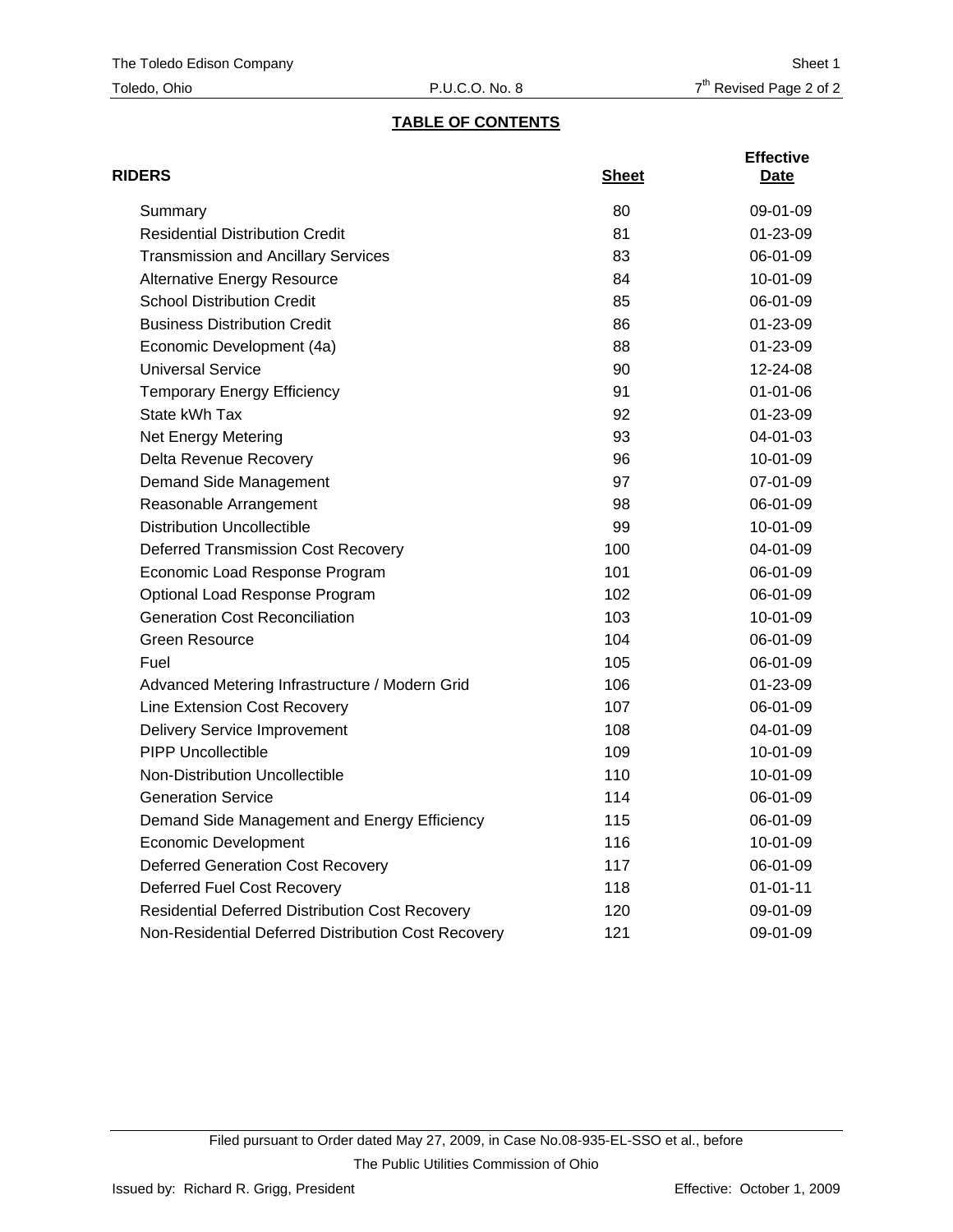## **RIDER AER Alternative Energy Resource Rider**

# **APPLICABILITY:**

Applicable to any customer that takes electric service under the Company's rate schedules. The Alternative Energy Resource Rider (AER) is not applied to customers during the period the customer takes electric generation service from a certified supplier. The following charges will apply, by rate schedule, effective for service rendered beginning June 1, 2009, for all kWhs per kWh:

# **RATE:**

| <b>RS</b>  | $0.0719$ ¢          |
|------------|---------------------|
| GS         | $0.0719$ ¢          |
| <b>GP</b>  | $0.0694\phi$        |
| GSU        | 0.0674 <sub>¢</sub> |
| GT         | 0.0674 <sub>¢</sub> |
| <b>STL</b> | $0.0719$ ¢          |
| <b>TRF</b> | 0.0719c             |
| <b>POL</b> | 0.0719c             |

# **PROVISIONS:**

The charges set forth in this Rider recover costs incurred by the Company associated with securing compliance with the alternative energy resource requirements in Section 4928.64, Revised Code. The costs initially deferred by the Company and subsequently fully recovered through this Rider will be all costs associated with securing compliance with the alternative energy resource requirements including, but not limited to, all Renewable Energy Credits costs, any reasonable costs of administering the request for proposal, and applicable carrying costs.

# **RIDER UPDATES:**

The charges contained in this Rider shall be updated and reconciled on a quarterly basis. No later than December 1st, March 1st, June 1st and September 1st of each year, the Company shall file with the PUCO a request for approval of the rider charges which, unless otherwise ordered by the PUCO, shall become effective on a service rendered basis on January 1st, April 1st, July 1st and October 1st of each year, beginning October 1, 2009.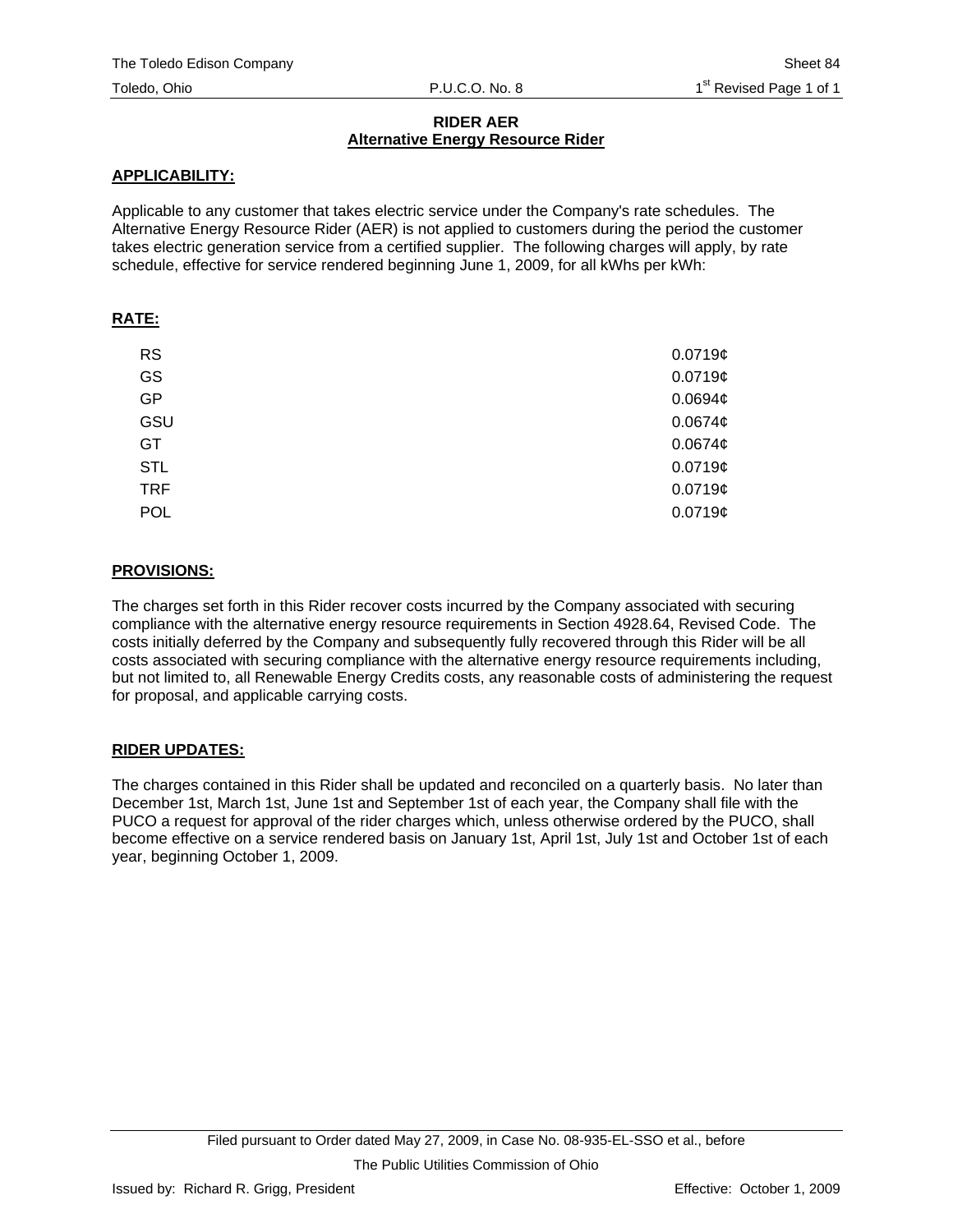#### **RIDER DRR Delta Revenue Recovery Rider**

## **APPLICABILITY:**

Applicable to any customer receiving electric service under the Company's rate schedules or reasonable arrangement (special contract) approved by the Public Utilities Commission of Ohio. The Delta Revenue Recovery Rider (DRR) charge will apply, for all rate schedules, effective for service rendered beginning June 1, 2009, for all kWhs per kWh. This Rider is not avoidable for customers who take electric generation service from a certified supplier.

## **PURPOSE:**

The DRR charge recovers the difference in revenue ("delta revenue") between the application of rates in the otherwise applicable rate schedule and the result of any economic development schedule, energy efficiency schedule, reasonable arrangement, governmental special contract, or reasonable arrangement (special contract) approved by the Public Utilities Commission of Ohio on or after January 1, 2009.

## **RATE:**

DRR charge 0.0000¢

# **RIDER UPDATES:**

The charges contained in this Rider shall be updated and reconciled on a quarterly basis. No later than December 1st, March 1st, June 1st and September 1st of each year, the Company shall file with the PUCO a request for approval of the rider charges which, unless otherwise ordered by the PUCO, shall become effective on a service rendered basis on January 1st, April 1st, July 1st and October 1st of each year, beginning October 1, 2009.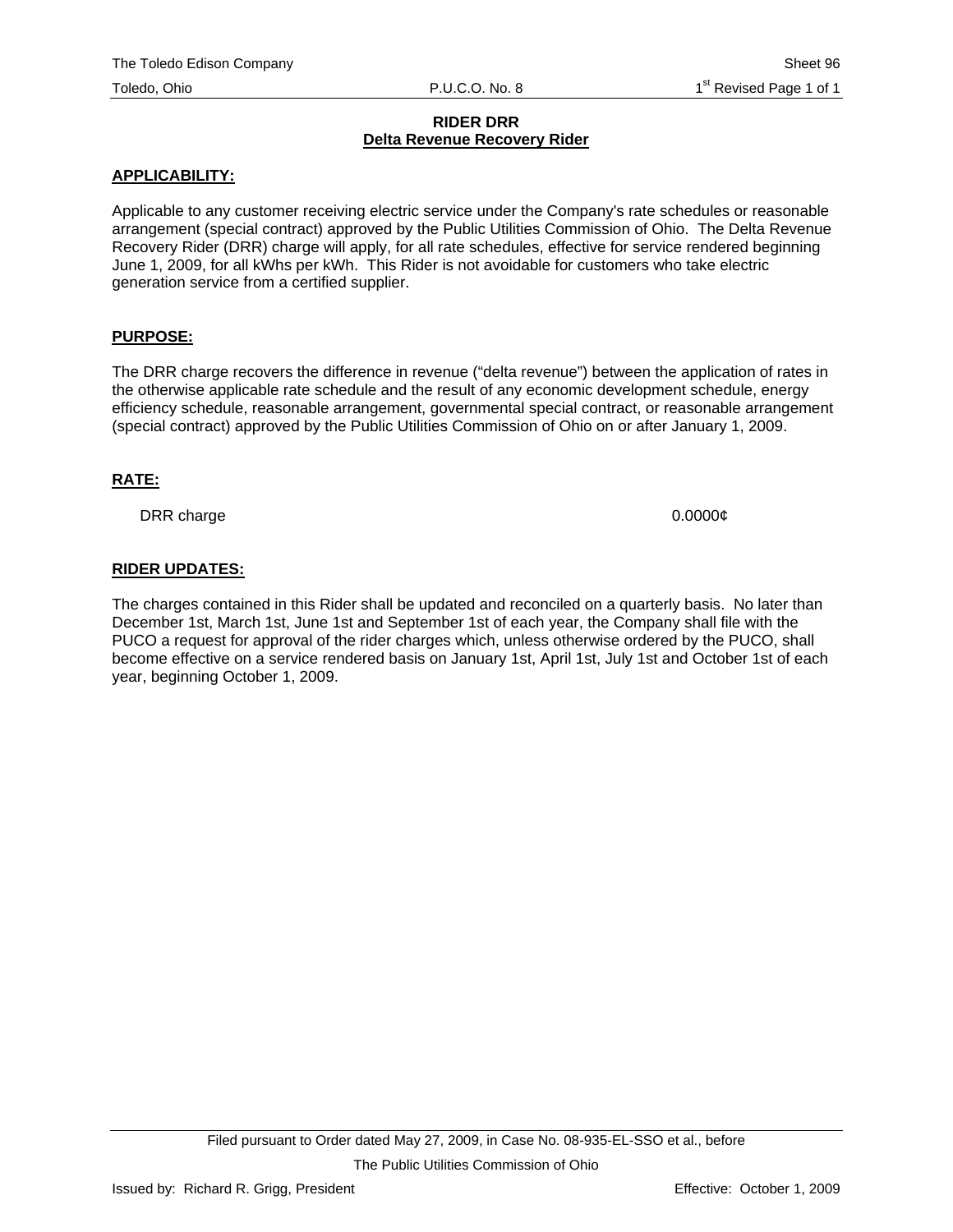## **RIDER DUN Distribution Uncollectible Rider**

#### **APPLICABILITY:**

Applicable to any customer who receives electric service under the Company's rate schedules. The Distribution Uncollectible Rider (DUN) charge will apply, for all rate schedules, effective for service rendered beginning April 1, 2009, for all kWhs per kWh. This Rider is not avoidable for customers during the period the customer takes electric generation service from a certified supplier.

## **RATE:**

DUN charge  $0.0227\phi$ 

#### **RIDER UPDATES:**

The charges contained in this Rider shall be updated and reconciled on a quarterly basis. No later than December 1st, March 1st, June 1st and September 1st of each year, the Company shall file with the PUCO a request for approval of the rider charges which, unless otherwise ordered by the PUCO, shall become effective on a service rendered basis on January 1st, April 1st, July 1st and October 1st of each year.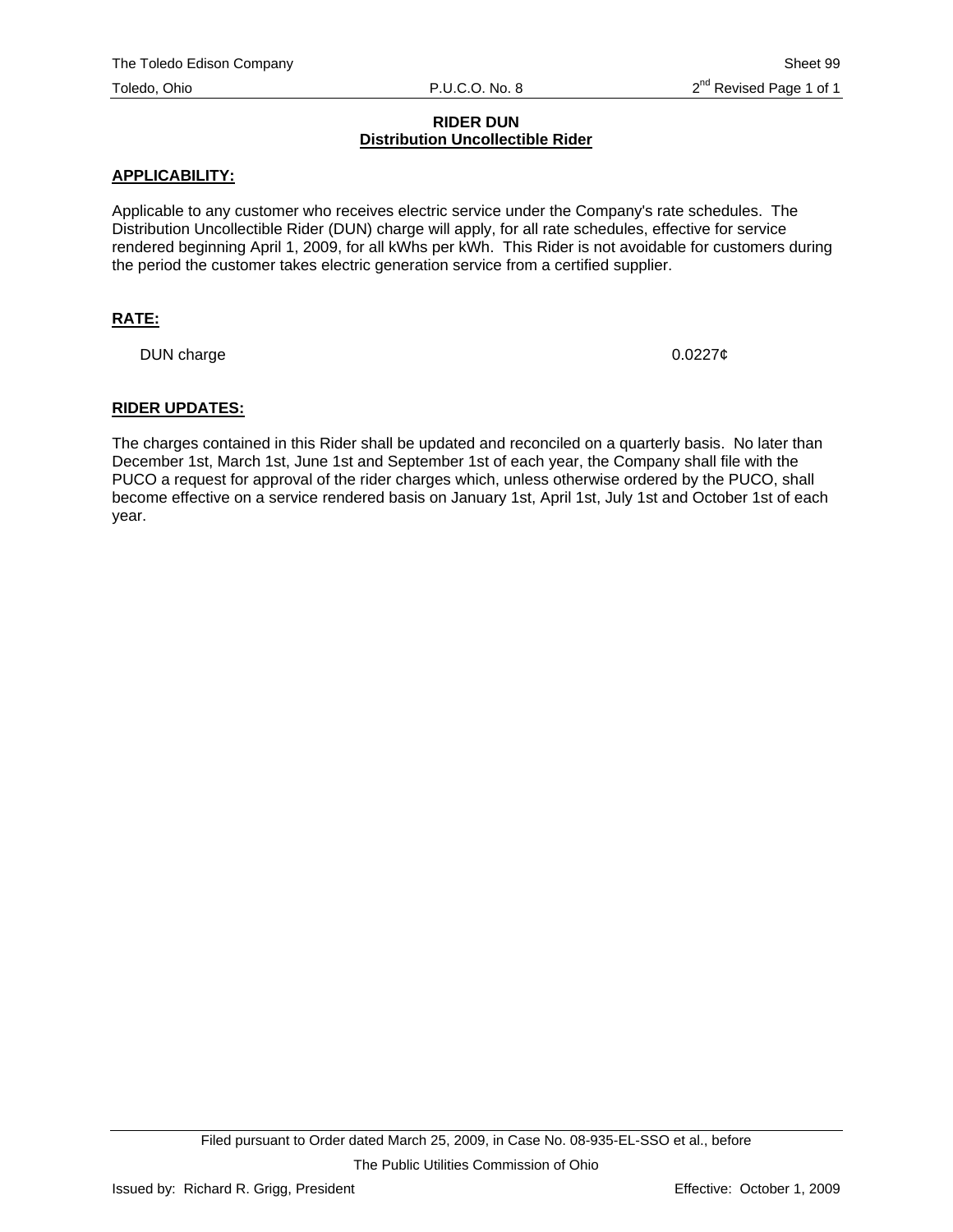#### **RIDER GCR Generation Cost Reconciliation Rider**

## **APPLICABILITY:**

Applicable to any customer who receives electric service under the Company's rate schedules. The Generation Cost Reconciliation Rider (GCR) charge will apply, for all rate schedules, effective for service rendered beginning June 1, 2009, for all kWhs per kWh. This Rider is not avoidable for customers who take electric generation service from a certified supplier.

# **RATE:**

GCR charge 0.0558¢

The GCR charge shall be calculated as follows:

GCR = 
$$
\{[(B_P - GCR_{REV} - GEN_{REV} + E_S + E_{CBP}) + 1]/S\} \times 1/(1 - CAT)
$$

Where:

The calculation period is the three-month period ended two months prior to the effective dates of the updated rider (i.e. three months ended October 31, January 31, April 30, and July 31).

| $B_{P}$            | $=$ | The actual reconciliation balance, including applicable interest, at the end of the<br>previous calculation period.                                  |
|--------------------|-----|------------------------------------------------------------------------------------------------------------------------------------------------------|
| $GCR_{RFV}$ =      |     | The actual revenue associated with Rider GCR, as billed for the calculation<br>period, excluding applicable Commercial Activity Tax.                 |
| GEN <sub>REV</sub> | $=$ | The actual revenue associated with Rider GEN, as billed for the calculation<br>period, excluding applicable Commercial Activity Tax.                 |
| $E_{\rm S}$        | $=$ | The actual cost of supplying generation service to SSO customers and<br>customers taking service under special contracts for the calculation period. |
| $E_{CBP}$          | $=$ | The competitive bidding process expenses.                                                                                                            |
| L                  | $=$ | The applicable interest for the calculation period at a monthly rate of 0.7066%.                                                                     |
| S                  | $=$ | The projected kWh sales for the period during which Rider GCR will be charged.                                                                       |
| <b>CAT</b>         | $=$ | The Commercial Activity Tax rate as established in Section 5751.03 of the Ohio<br>Revised Code.                                                      |

# **RIDER UPDATES:**

The charges contained in this Rider shall be updated and reconciled on a quarterly basis. No later than December 1st, March 1st, June 1st and September 1st of each year, the Company will file with the PUCO a request for approval of the Rider charges which, unless otherwise ordered by the PUCO, shall become effective on a service rendered basis on January 1st, April 1st, July 1st and October 1st of each year, beginning October 1, 2009.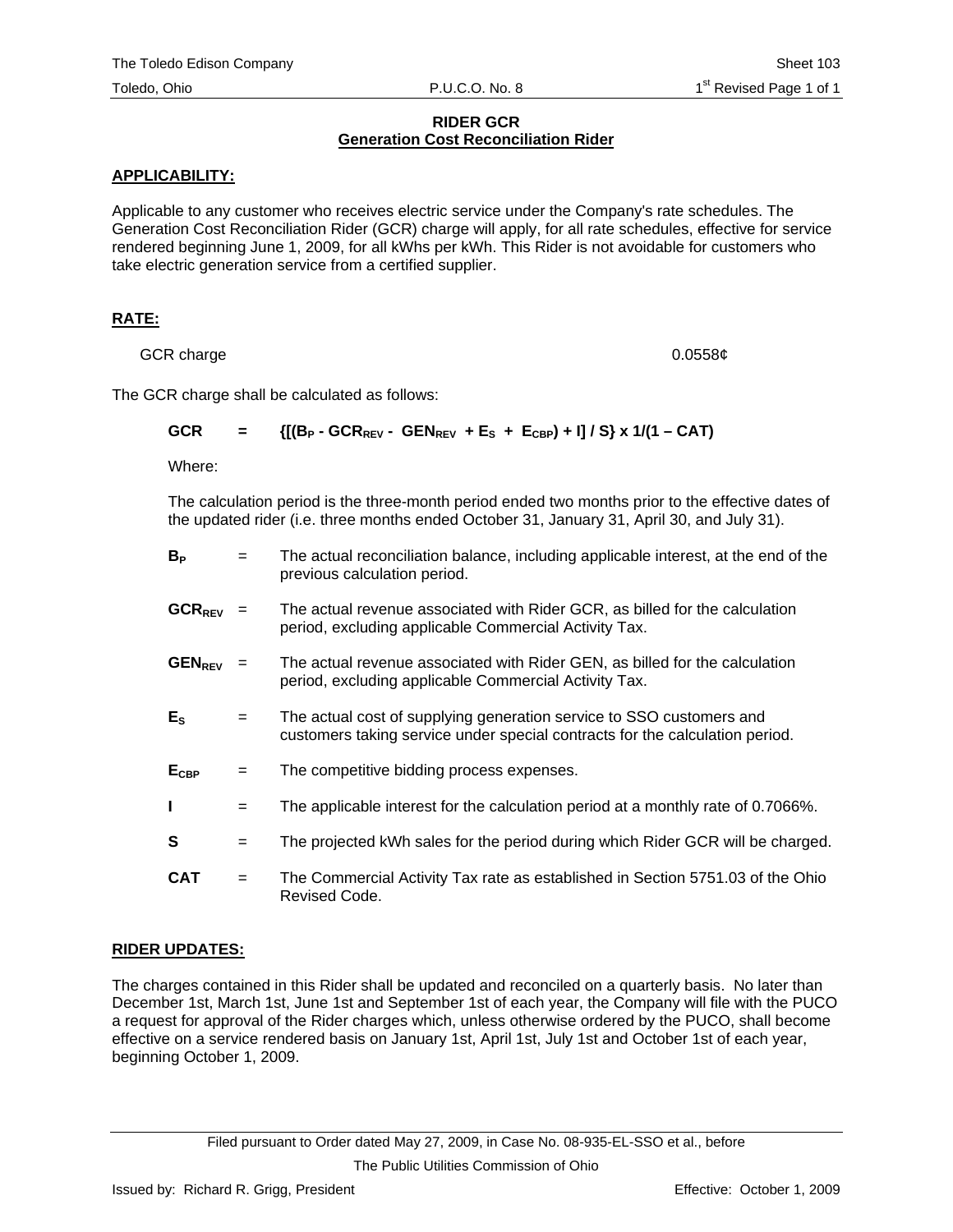#### **RIDER PUR PIPP Uncollectible Rider**

#### **APPLICABILITY:**

Applicable to any customer who receives electric service under the Company's rate schedules. The PIPP Uncollectible Rider (PUR) charge will apply, for all rate schedules, effective for service rendered beginning April 1, 2009, for all kWhs per kWh. This Rider is not avoidable for customers during the period the customer takes electric generation service from a certified supplier. This Rider recovers uncollectible expense associated with PIPP customers to the extent such expense is incurred by the Company and is not recovered elsewhere.

# **RATE:**

PUR charge 0.0000¢

## **RIDER UPDATES:**

The charges contained in this Rider shall be updated and reconciled on a quarterly basis. No later than December 1st, March 1st, June 1st and September 1st of each year, the Company shall file with the PUCO a request for approval of the rider charges which, unless otherwise ordered by the PUCO, shall become effective on a service rendered basis on January 1st, April 1st, July 1st and October 1st of each year.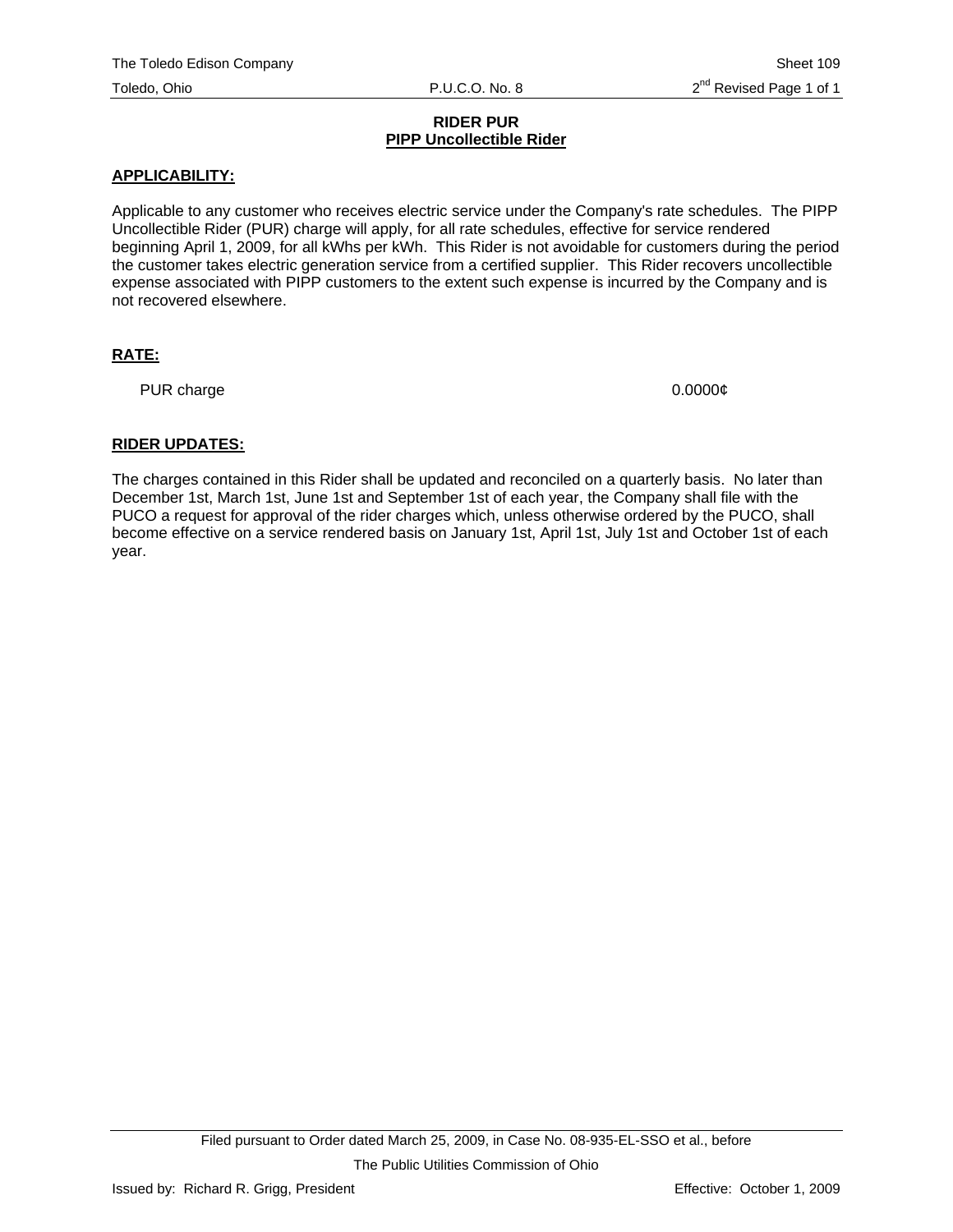#### **RIDER NDU Non-Distribution Uncollectible Rider**

#### **APPLICABILITY:**

Applicable to any customer who receives electric service under the Company's rate schedules. The Non-Distribution Uncollectible Rider (NDU) charge will apply, for all rate schedules, effective for service rendered beginning April 1, 2009, for all kWhs per kWh. This Rider is not applied to customers during the period the customer takes electric generation service from a certified supplier.

## **RATE:**

NDU charge 0.2072¢

#### **RIDER UPDATES:**

The charges contained in this Rider shall be updated and reconciled on a quarterly basis. No later than December 1st, March 1st, June 1st and September 1st of each year, the Company shall file with the PUCO a request for approval of the rider charges which, unless otherwise ordered by the PUCO, shall become effective on a service rendered basis on January 1st, April 1st, July 1st and October 1st of each year.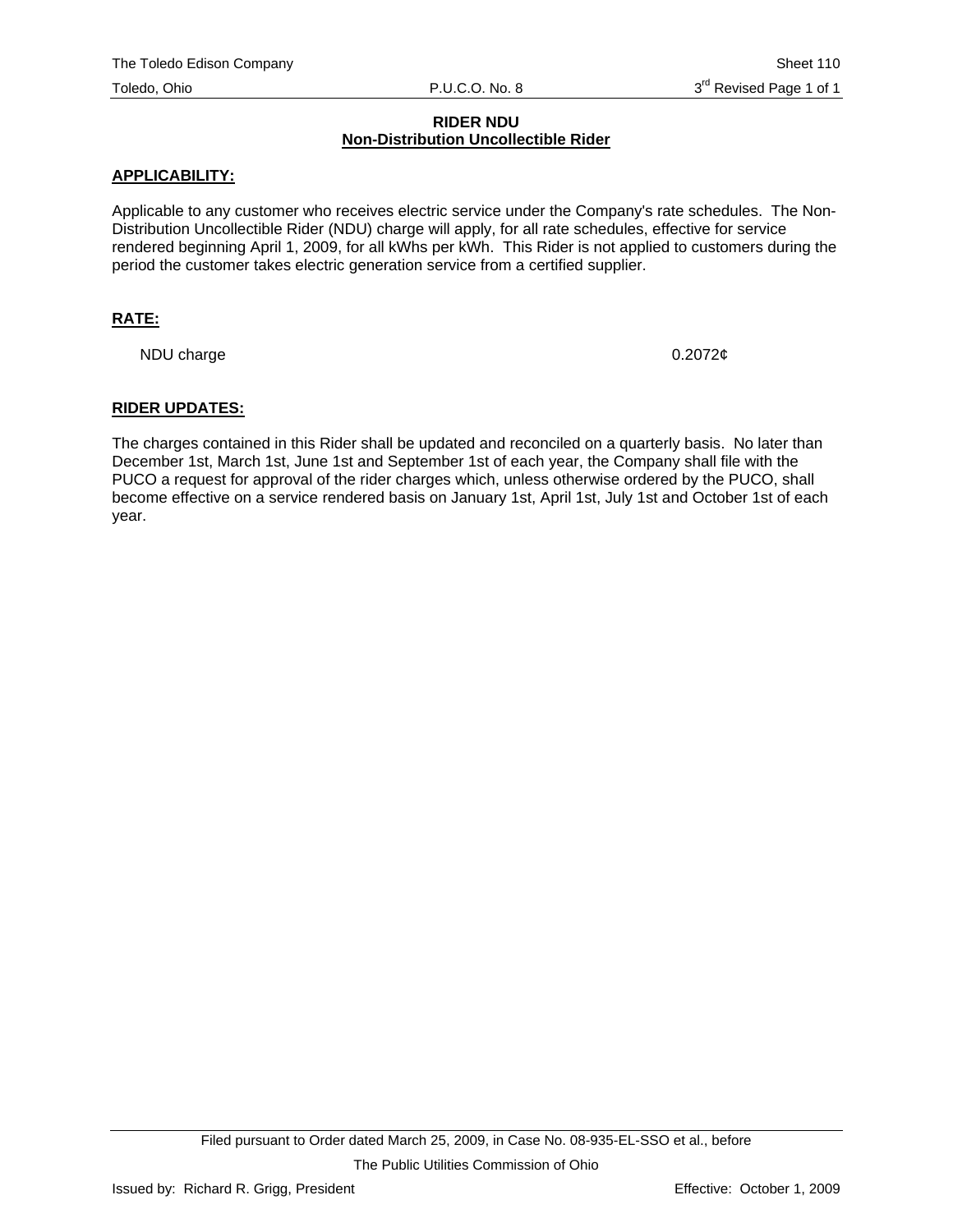#### **RIDER EDR Economic Development Rider**

# **c. Non Residential Credit Provision**

# **APPLICABILITY:**

Applicable to any customer taking service under the Company's rate schedules. This Non-Residential Credit Provision is not applied during the period a customer takes electric generation service from a certified supplier.

## **RATE:**

The following credits will apply, by rate schedule, effective for service rendered beginning June 1, 2009, for all kWhs, per kWh:

| GT         | $(0.1788)$ ¢ |
|------------|--------------|
| STL        | $(3.9000)$ ¢ |
| <b>TRF</b> | $(2.4000)$ ¢ |
| <b>POL</b> | $(0.1495)$ ¢ |

# **d. General Service - Transmission (Rate GT) Provision**

# **APPLICABILITY:**

Applicable to any customer taking service under the Company's General Service – Transmission (Rate GT). This provision is not avoidable for customers who take electric generation service from a certified supplier.

# **RATE:**

The following charge will apply, effective for service rendered beginning June 1, 2009:

GT (per kVA of billing demand)  $$8.000$ 

The following credit will apply, effective for service rendered beginning June 1, 2009:

 $GT$  (all kWhs, per kWh) (1.7884) $¢$  (1.7884) $¢$ 

# **ADDITIONAL PROVISION:**

The charges provided for by Section (d) of this Rider shall be applied to the greater of (i) the measured monthly on-peak demand, or (ii) 25% of the measured monthly off-peak demand. Monthly on-peak demand is defined as the highest thirty (30) minute integrated kVA between the hours of 6:00 a.m. to 10:00 p.m. EST, Monday through Friday, excluding holidays. Holidays are defined as New Year's Day, Memorial Day, Independence Day, Labor Day, Thanksgiving Day, and Christmas Day. Monthly off-peak demand is defined as the highest thirty (30) minute integrated kVA for all other hours.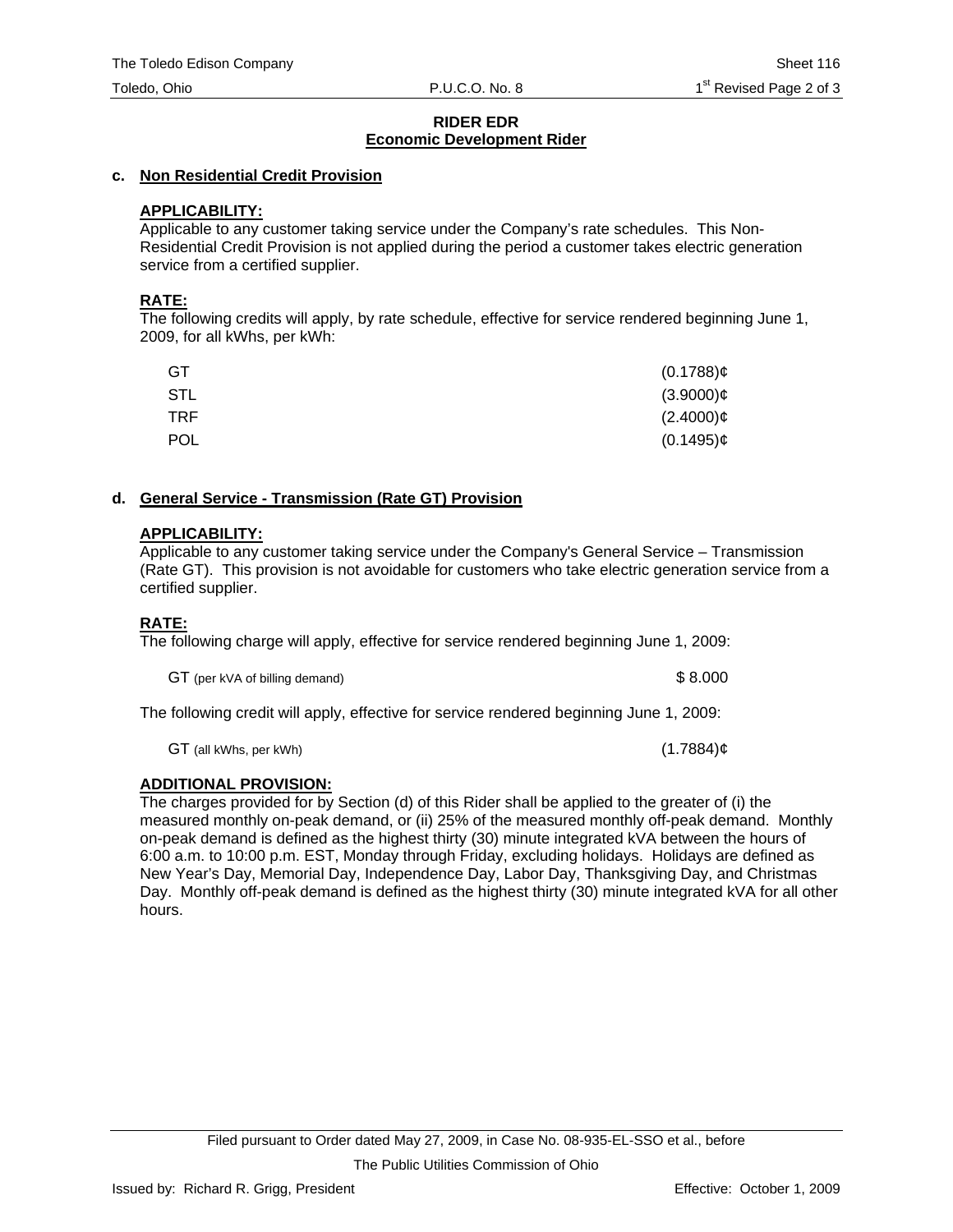#### **RIDER EDR Economic Development Rider**

## **e. Standard Charge Provision**

## **APPLICABILITY:**

Applicable to any customer that takes electric service under the Company's rate schedules. This Standard Charge Provision is not avoidable for customers who take electric generation service from a certified supplier.

#### **PURPOSE:**

The charges provided for by Section (e) of this Rider recover the difference in revenues resulting from the application of rates in the otherwise applicable rate schedule and the application of credits in sections (a), (b), (c), and (f), of this Rider.

## **RATE:**

The following charges will apply, by rate schedule for all kWhs per kWh:

| GS | $0.5719$ ¢ |
|----|------------|
| GP | $0.5719$ ¢ |

# **f. School Credit Provision**

## **APPLICABILITY:**

Applicable to any public school district building that either: 1) was served under the Company's Energy for Education II program on December 31, 2008, or 2) is a new public school district building in a school district served under the Company's Energy for Education II program on December 31, 2008 of which fifty-percent (50%) or more of the total square footage of such building is used for classroom-related purposes including any such building that is a mobile unit or temporary structure. This School Credit Provision is not applied to customers during the period the customer takes electric generation service from a certified supplier.

## **RATE:**

All applicable charges specified in Company's Generation Service Rider (GEN) for General Service - Secondary ("Rate GS"), General Service Primary ("GP"), or General Service - Subtransmission ("GSU") rates, shall be reduced by 8.693 percent.

## **RIDER UPDATES:**

The charges contained in this Rider shall be updated and reconciled on a quarterly basis. No later than December 1st, March 1st, June 1st and September 1st of each year, the Company will file with the PUCO a request for approval of the Rider charges which, unless otherwise ordered by the PUCO, shall become effective on a service rendered basis on January 1st, April 1st, July 1st and October 1st of each year, beginning with October 1, 2009.